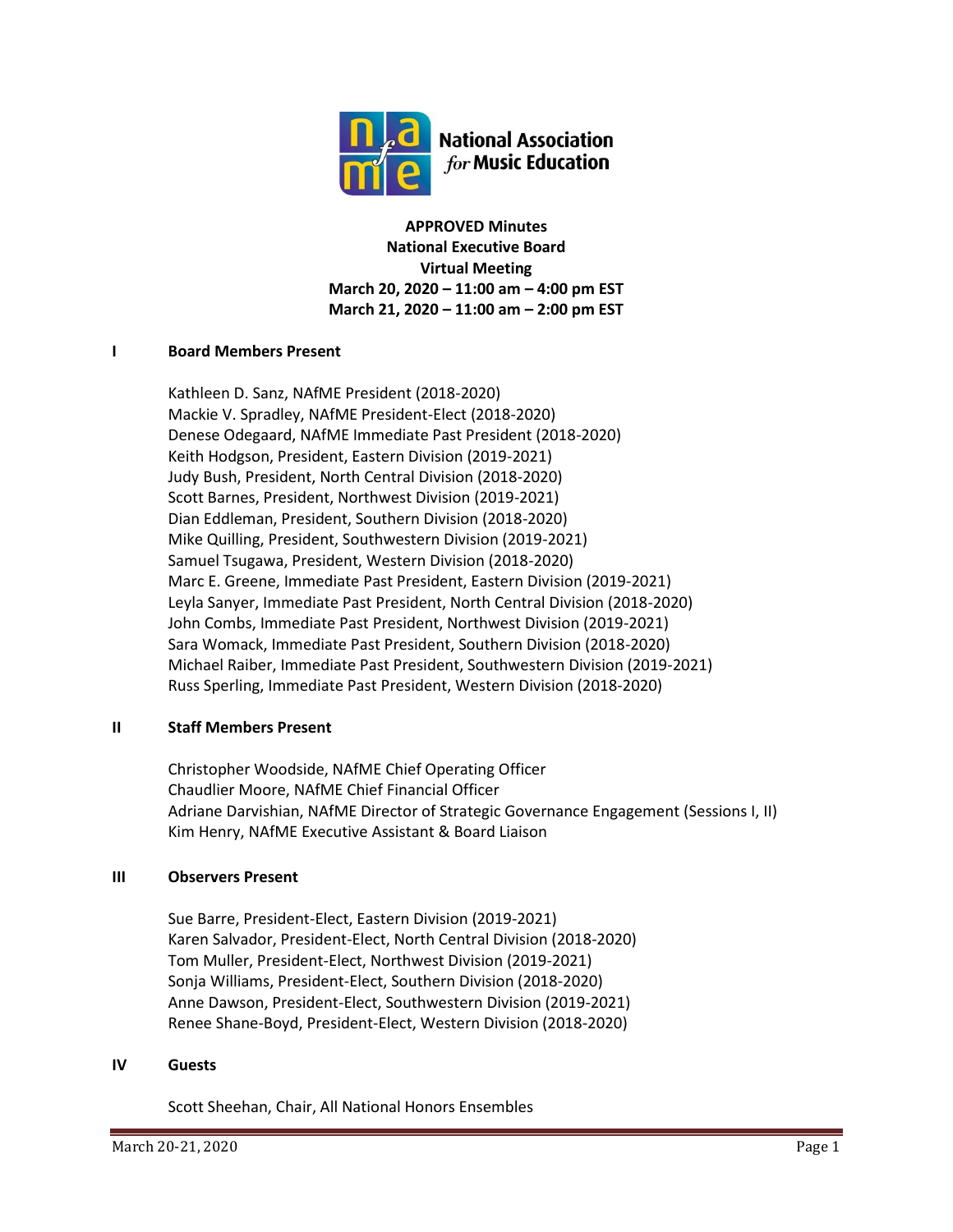### **Session I, Friday Morning, March 20, 2020**

#### **V Call to Order**

President Kathleen D. Sanz called the meeting to order at 11:00 a.m. on Friday March 20, 2020.

### **VI Review and Adoption of Agenda (Appendix A)**

*IT WAS MOVED BY HODGSON, SECONDED BY WOMACK, AND CARRIED UNANIMOUSLY TO ADOPT THE AGENDA, WITH FLEXIBILITY AS DIRECTED BY THE PRESIDENT; AND TO CONFIRM THE INTERIM ACTIONS AS PRESENTED:*

• *CONFIRMED APPROVAL OF THE NAFME MINUTES OF THE FEBRUARY 5, 2020 NEB MEETING*

#### **VII Reports**

### **A Report of Chair, Executive Committee**

President Sanz asked Immediate Past President Denese Odegaard to provide an update on the NAfME Executive Director search. Immediate Past President Odegaard informed the board of the current search parameters, the strong applicant pool, and the continued communication between the search firm and search committee throughout the process. The search process is currently on-going.

The past year audit, prepared by Tate & Tryon, was presented.

*IT WAS MOVED AND SECONDED BY THE EXECUTIVE COMMITTEE AT THE SUGGESTION OF THE AUDIT COMMITTEE, AND CARRIED UNANIMOUSLY, TO ACCEPT THE AUDITOR'S REPORT, AND FILE THE NAFME FY 2018 AUDIT REPORT IN ACCORDANCE WITH BOARD POLICY AS PRESENTED.*

President Sanz informed the board they would review the 990 tax form for NAfME immediately following the board meeting. The board would have an opportunity to request further information for ten days before the 990 was publicly posted.

President Sanz led a review of the current work on Diversity, Equity, Inclusion, and Access, and the Standards.

*IT WAS MOVED BY BARNES, SECONDED BY HODGSON, AND CARRIED UNANIMOUSLY, TO SUSPEND ROBERT'S RULES OF ORDER FOR OPEN DISCUSSION.*

President Sanz led a review of division updates that included discussion of the state responses to COVID-19, the global pandemic also known as coronavirus. This discussion included an update of which state conferences and all state ensembles had been cancelled or were in the process of being cancelled. There was great demand for a response from NAfME that would provide guidance and resources to state leaders and state Music Education Associations (MEAs) for conference cancellation decisions and assistance for members across the country. It was determined the board would work with staff and the societies and councils to solicit resources from members and to share those among the membership.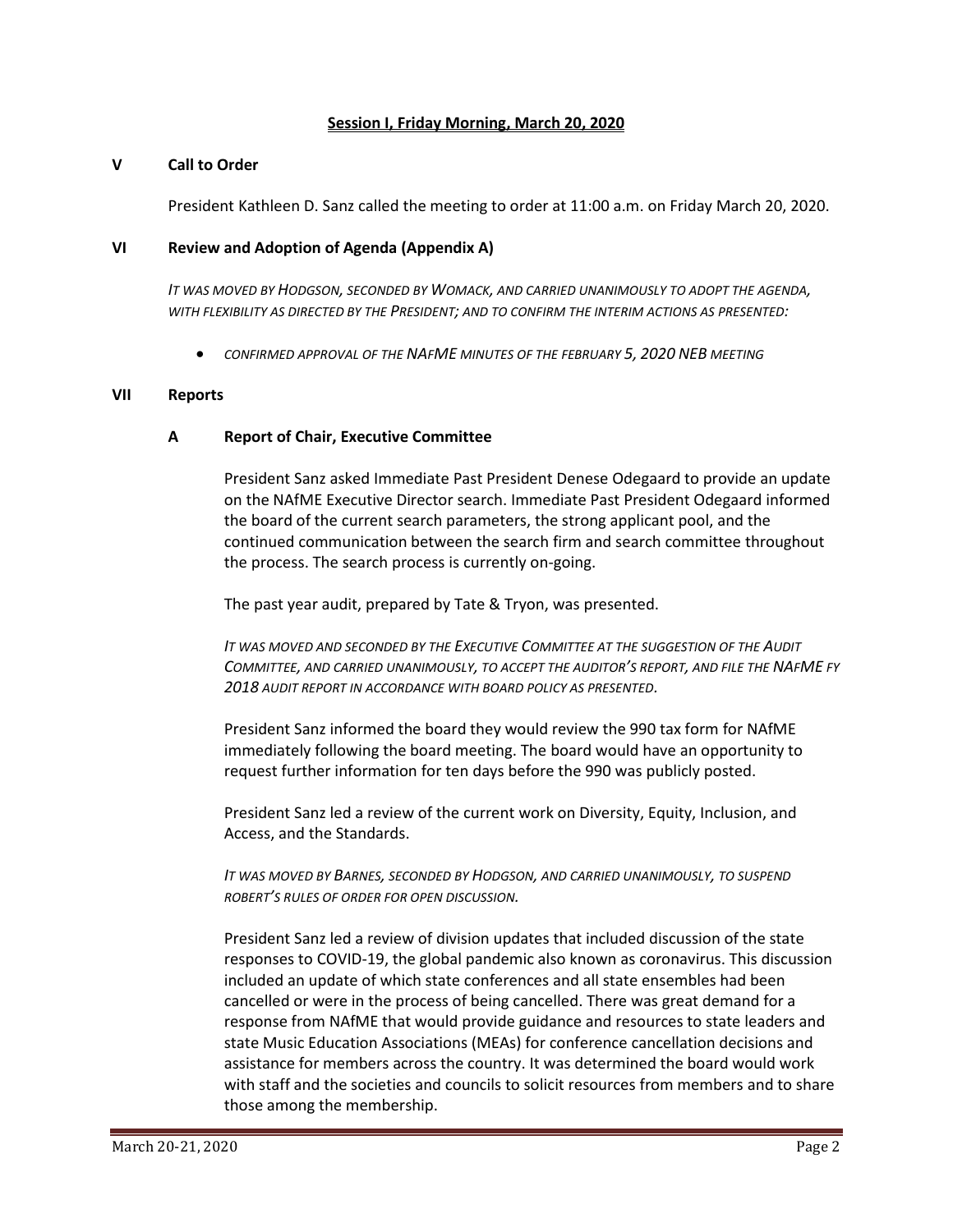President Sanz recessed the NEB at 12:30 p.m. for lunch. Following the lunch recess, the meeting was called back to order at 1:00 p.m.

# **Session II, Friday Afternoon, March 20, 2020**

# **A Report of Chair, Executive Committee (cont.)**

*IT WAS MOVED BY SANYER, SECONDED BY RAIBER, AND CARRIED UNANIMOUSLY, TO RESUME OBSERVANCE OF ROBERT'S RULES OF ORDER FOR THE BOARD MEETING.*

President Sanz provided an update on the Diversity Officer job description. The board would have an opportunity to review the job description after it was further vetted by the Executive Committee.

# **B Report of Executive Director**

*IT WAS MOVED BY GREENE, SECONDED BY HODGSON, AND CARRIED UNANIMOUSLY, TO OPEN UP DISCUSSION TO THE COMMITTEE OF THE WHOLE.*

President Sanz noted all reports are provided in the board book for the NEB to review and ask questions or provide comments as needed.

Chief Financial Officer Chaudlier Moore reviewed the current finances for the board. The board discussed inquiries and requests in preparation for the upcoming Finance Committee meeting in April 2020. Staff will prepare for the Finance Committee meeting in response to these inquiries.

President Sanz provided a technology update. After review of the current situation with technology, the Executive Committee will revisit this issue with the board and provide recommendations for moving forward. The board will continue to be informed through this process.

President Sanz reviewed the NAfME 2020 election results for the board. The board discussed the success of the changes in policy of communications from the candidates made before this recent election and the positive impact of that change in 2020. The board provided feedback on how to improve upon that for the next election year, 2021.

# **C Report of Chair, Building Capacity Task Force**

Denese Odegaard, Chair of the Building Capacity Task Force, informed the board that the Finance Committee would be discussing the work of the task force once the funding stream was identified for this work. The board will be kept informed of this information.

# **D Report of Chair, Professional Development Committee (PDC)**

Chair Denese Odegaard reviewed the mentor work of the National Teacher Center. Chair Odegaard provided the survey results from the survey given to the mentees in the fall of 2019. The board discussed the success of the program and decision to continue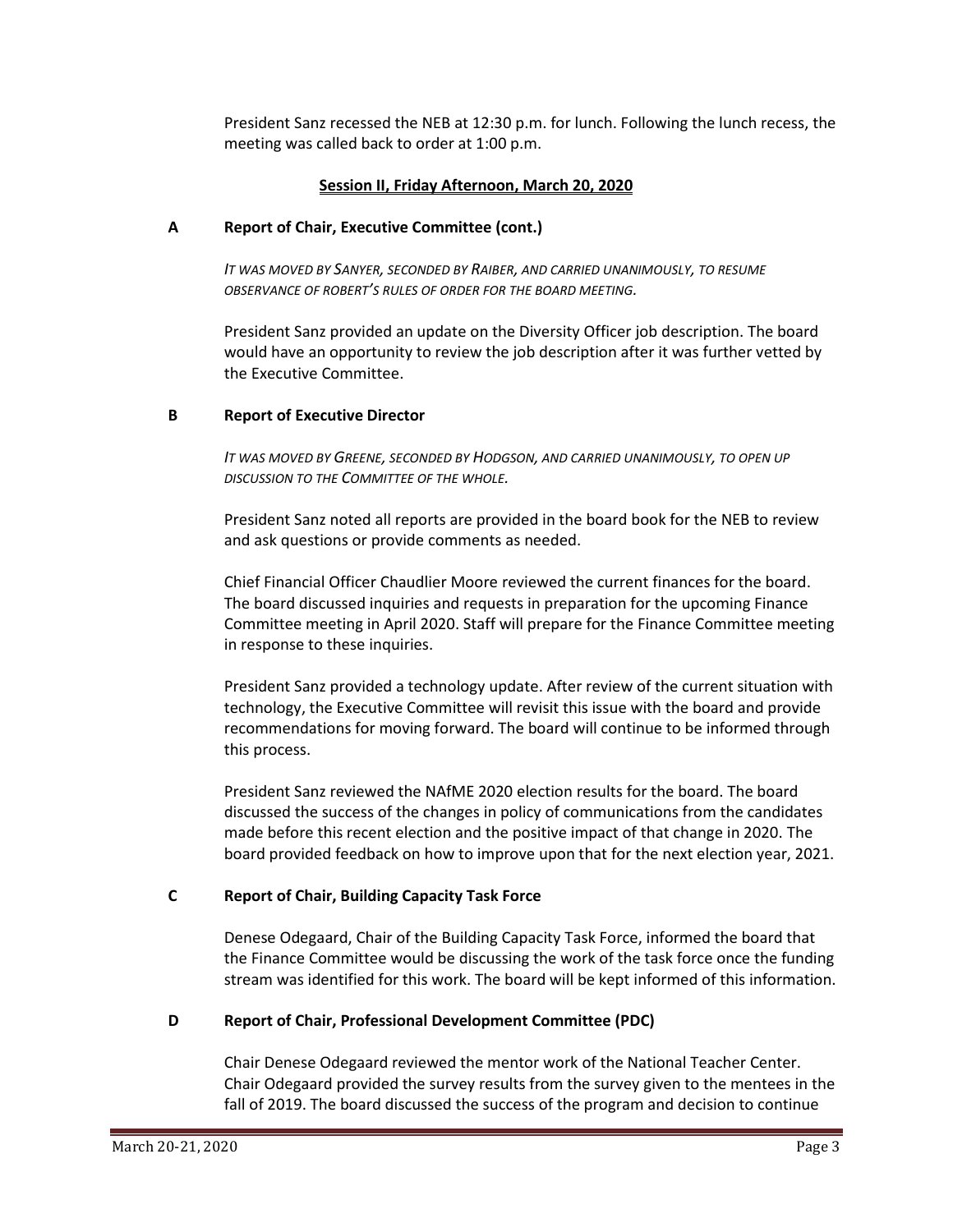and expand the existing program. Chair Odegaard presented a budget to the board for continuation of the program.

*IT WAS MOVED BY HODGSON, SECONDED BY SPERLING, AND CARRIED, RAIBER OPPOSED, TO APPROVE THE COST TO AN UNLIMITED NUMBER OF MENTORS AT THE COST OF \$45,800.00 IF THE BUDGET IS AVAILABLE.*

Chair Odegaard informed the board of the work of the committee on the COVID-19 resources page and other materials that would be helpful to the membership and the field. Chair Odegaard would continue to work with staff on maintaining the resources page as more information was processed from the societies and councils, corporate partners, and the field.

Chair Odegaard provided an update on the 2020 National Conference. Sessions for K-12 have been selected. Higher ed sessions are to be scheduled next. Confirmed plenary speakers include Dr. Marie McCarthy, Dr. Cliff Madsen (Vision 2020 retrospective) and Dr. Eileen Hayes (future of music, current president of the College Music Society). The day long tracks have been scheduled.

Chair of the All National Honors Ensembles (ANHE) Scott Sheehan informed the board of the suggestion to change the timeline for all due dates for ANHE. This change in timeline would allow the students to still apply to ANHE while acknowledging the current situation due to COVID-19. Currently, some schools across the country are closed for the remainder of the school year and state All National competitions have been cancelled across the country. Therefore, the selection criteria will need to adjust so the national office can best assist the state MEAs through the application and selection process and the ANHE event can still take place at the NAfME November 2020 conference. The board agreed the timeline should change and this should be communicated to state leaders as soon as possible.

## **E Report of Chair, Strategic Planning**

President Sanz asked President-Elect Spradley to update the board on strategic planning. President-Elect Spradley confirmed plans to use internal leaders for this process. The Executive Committee continues to review models that would fit NAfME's needs. The results of the Cook Ross surveys will also impact the strategic plan. A portion of this work will occur at National Assembly.

# **F Report of NEB Liaisons**

President Sanz asked the board liaisons to provide any points for discussion that have been brought to them from the Societies and Councils. The NEB Liaisons provided further details of the information included in their written reports.

President Sanz recessed the National Executive Board at 3:58 p.m. to reconvene at 11:00 a.m. on Saturday, March 21, 2020.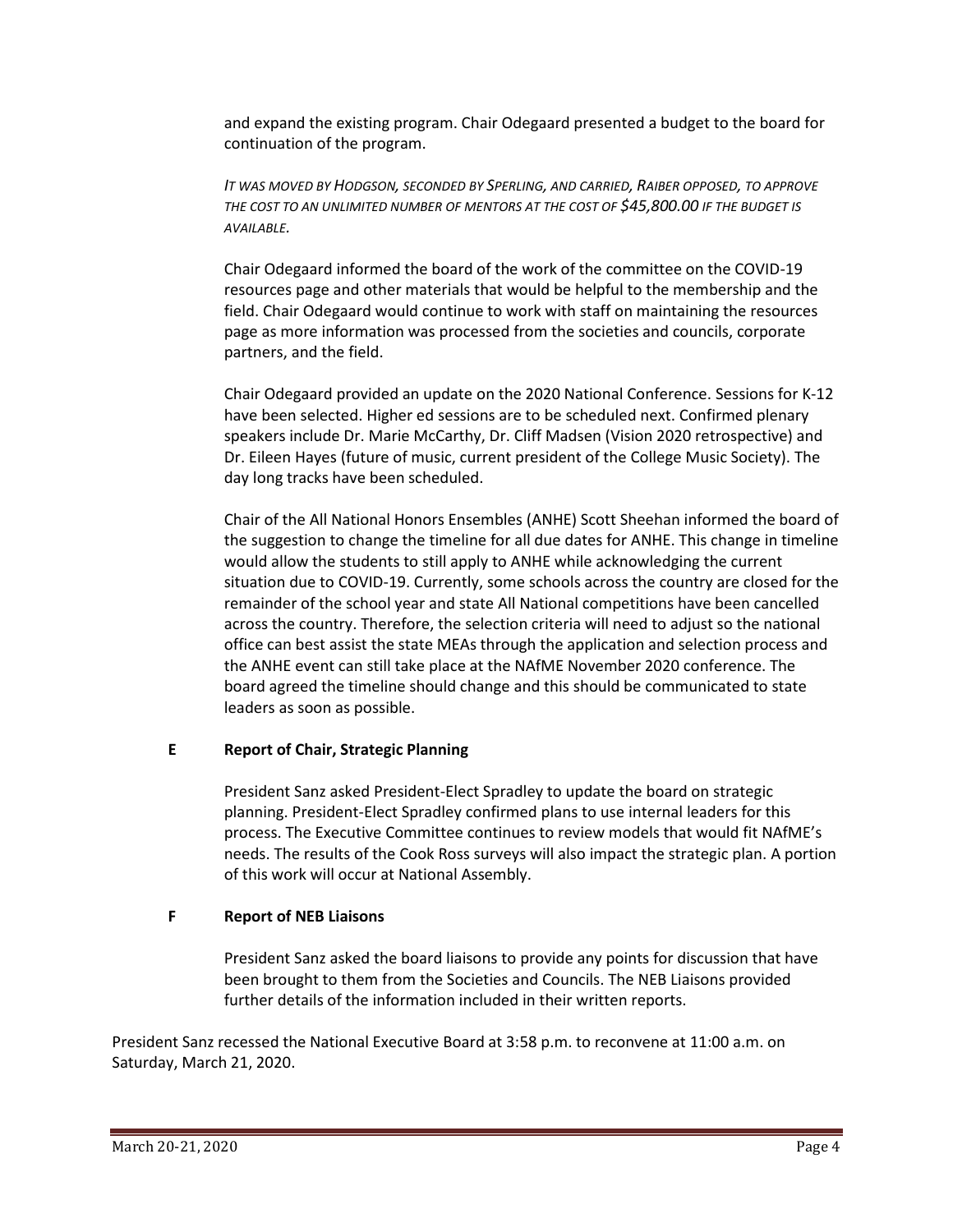### **Session III, Saturday Morning, March 21, 2020**

#### **VIII Reports (cont.)**

### **A Report of Chair, Executive Committee (cont.)**

*IT WAS MOVED BY QUILLING, SECONDED BY HODGSON, AND CARRIED UNANIMOUSLY, TO SUSPEND ROBERT'S RULES OF ORDER FOR OPEN DISCUSSION.*

President Sanz led a discussion of COVID-19 updates that had occurred overnight. Division Presidents provided updates from their states and places of business.

*IT WAS MOVED BY TSUGAWA, SECONDED BY GREENE, AND CARRIED UNANIMOUSLY, TO RESUME OBSERVANCE OF ROBERT'S RULES OF ORDER FOR THE BOARD MEETING.*

### **IX Old Business**

#### **A List of 2020 Fall Division Board Meeting Dates**

*IT WAS MOVED BY RAIBER, SECONDED BY SANYER, AND CARRIED UNANIMOUSLY, TO OPEN UP DISCUSSION TO THE COMMITTEE OF THE WHOLE.*

President Sanz reviewed the dates for the 2020 Fall Division Board Meetings. President Sanz asked the Division Presidents to provide start and end times for the Division meetings to better facilitate planning travel.

#### **B List of 2018-2020, 2020-2022 NEB Meeting Dates**

President Sanz reviewed the dates for the 2018-2020 and 2020-2022 NEB Meetings.

#### **C Updating Travel Matrix for 2018-2020, 2020-2022**

President Sanz asked the NEB to provide staff with their upcoming travel to state MEAs to ensure the travel matrix is kept up to date.

#### **D National Assembly (NASS) 2020**

President Sanz reviewed for the board the planning to date. New language regarding COVID-19 was placed on the NASS registration page so state leaders are aware the board is keeping this in mind while continuing to plan for NASS. President-Elect Spradley outlined her current intentions for content for NASS that would include working with the board, Division Presidents, and state leaders. Updates will be provided to the board.

#### **X New Business**

## **A Discussion of Common Agenda Items**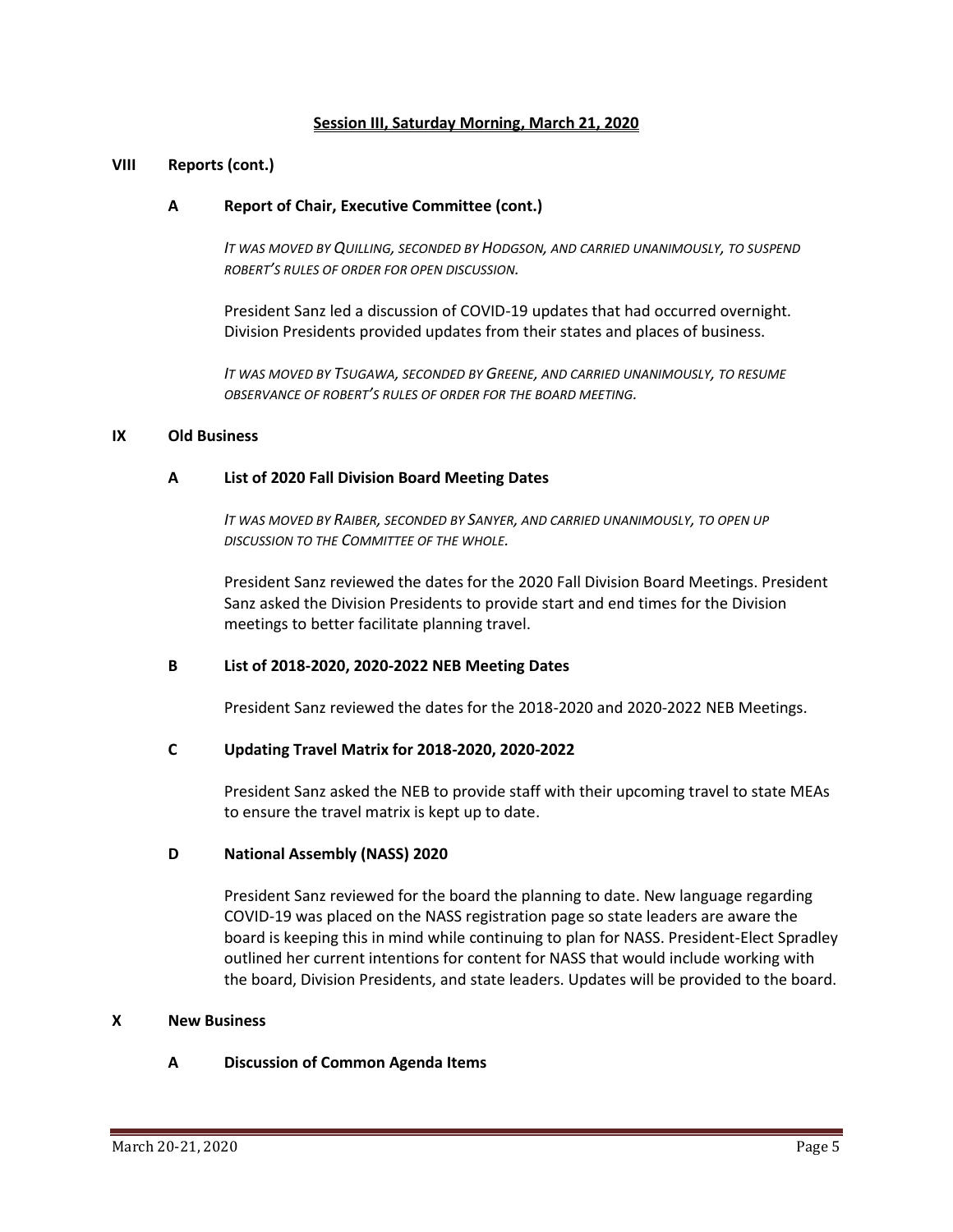President Sanz reviewed the current list of topics for the common agenda items. President Sanz requested the board review the current list and prepare to add to it over the coming weeks.

- NASS 2020 Division Board Meetings
	- o Cook Ross Report Findings
	- o Ecosystem Feedback
- 2020 Fall Division Board Meetings

## **XI Adjournment**

*IT WAS MOVED BY GREENE, SECONDED BY BARNES, AND CARRIED UNANIMOUSLY TO ADJOURN THE NATIONAL EXECUTIVE BOARD MEETING ON SATURDAY, MARCH 21, 2020 AT 12:40 P.M.*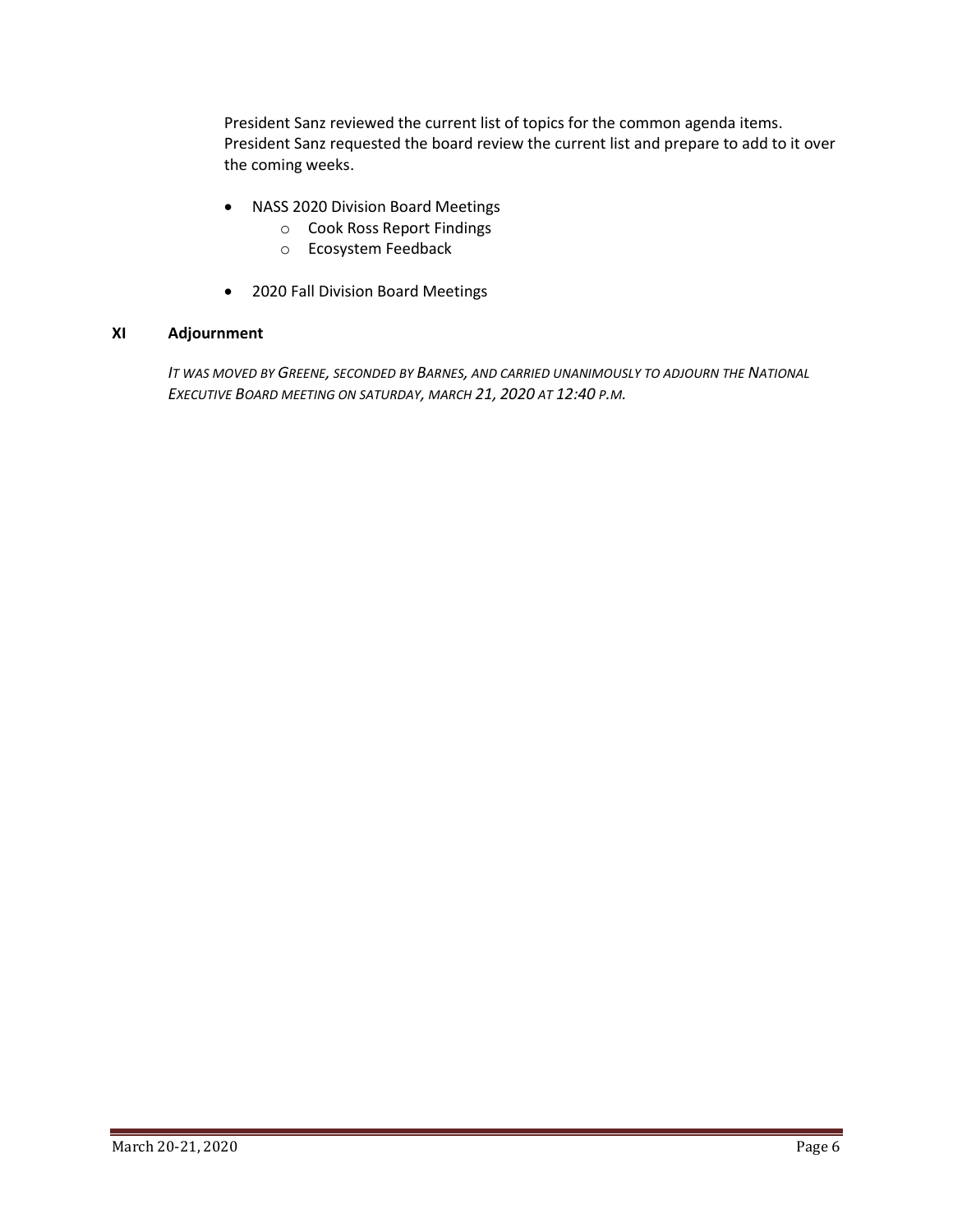# Appendix A



**National Executive Board Agenda Friday, March 20, 2020 – 11:00am-4:00pm EASTERN Saturday, March 21, 2020 – 11:00am-2:00pm EASTERN Virtual Meeting**

|   | Review & Adoption of Agenda |                                                                |                          |                     |  |  |
|---|-----------------------------|----------------------------------------------------------------|--------------------------|---------------------|--|--|
|   |                             | <b>Confirm Interim Actions</b>                                 |                          |                     |  |  |
|   |                             | Approval of the Minutes of the Feb. 5, 2020                    |                          |                     |  |  |
|   |                             | <b>NEB Meeting</b>                                             | Consent                  | Page 1-3            |  |  |
| Ш | Reports                     |                                                                |                          |                     |  |  |
|   | A                           | Report of Chair, Executive Committee                           |                          |                     |  |  |
|   |                             | <b>Executive Director Search</b><br>$\bullet$                  | Informational            | Page 4              |  |  |
|   |                             | NAfME Audit & 990<br>$\bullet$                                 | Action                   | Appendix A1-3, p. 5 |  |  |
|   |                             | Update on Diversity, Equity, Inclusion and Access<br>$\bullet$ |                          |                     |  |  |
|   |                             | <b>Cumulative List of Actions</b><br>$\circ$                   | Informational            | Page 6-16           |  |  |
|   |                             | Report on Cook Ross Initiative<br>$\circ$                      | Informational            |                     |  |  |
|   |                             | <b>Choosing Repertoire</b><br>$\circ$                          | Informational            |                     |  |  |
|   |                             | <b>Update on Standards</b><br>٠                                | Informational            | Page 17-24          |  |  |
|   |                             | <b>Division Updates</b><br>$\bullet$                           | Discussion               |                     |  |  |
|   |                             | NAfME Diversity Officer Job Description<br>$\bullet$           | Informational            |                     |  |  |
|   | B                           | Report of Executive Director/CEO                               |                          |                     |  |  |
|   |                             | <b>Management Report</b>                                       |                          |                     |  |  |
|   |                             | February Monthly Management                                    |                          |                     |  |  |
|   |                             | Report                                                         | Informational Page 25-30 |                     |  |  |
|   |                             | <b>Financial Reports</b><br>٠                                  | Informational Page 31-33 |                     |  |  |
|   |                             | Summary of Actions & Follow-up<br>$\bullet$                    | Informational Page 34-37 |                     |  |  |
|   |                             | <b>Comparative Reports</b><br>$\bullet$                        | Informational Page 38-39 |                     |  |  |
|   |                             | Legislative Update<br>$\bullet$                                | Informational Page 40-42 |                     |  |  |
|   |                             | <b>Technology Update</b><br>$\bullet$                          | Informational            |                     |  |  |
|   |                             | <b>NAfME Elections Division Statistics</b><br>$\bullet$        | Informational Page 43-45 |                     |  |  |
|   | C                           | Report of Chair, Building Capacity Task Force                  | Informational Page 46    |                     |  |  |
|   | D                           | Report of Chair, Professional Development Committee            |                          |                     |  |  |
|   |                             | Update on Combined 2020 Conference<br>$\bullet$                | Informational Page 47    |                     |  |  |
|   |                             | Update on ANHE<br>$\bullet$                                    | Action                   | Page 47             |  |  |
|   |                             | <b>Mentoring Update</b><br>$\bullet$                           | Informational Page 47    |                     |  |  |
|   |                             |                                                                |                          |                     |  |  |